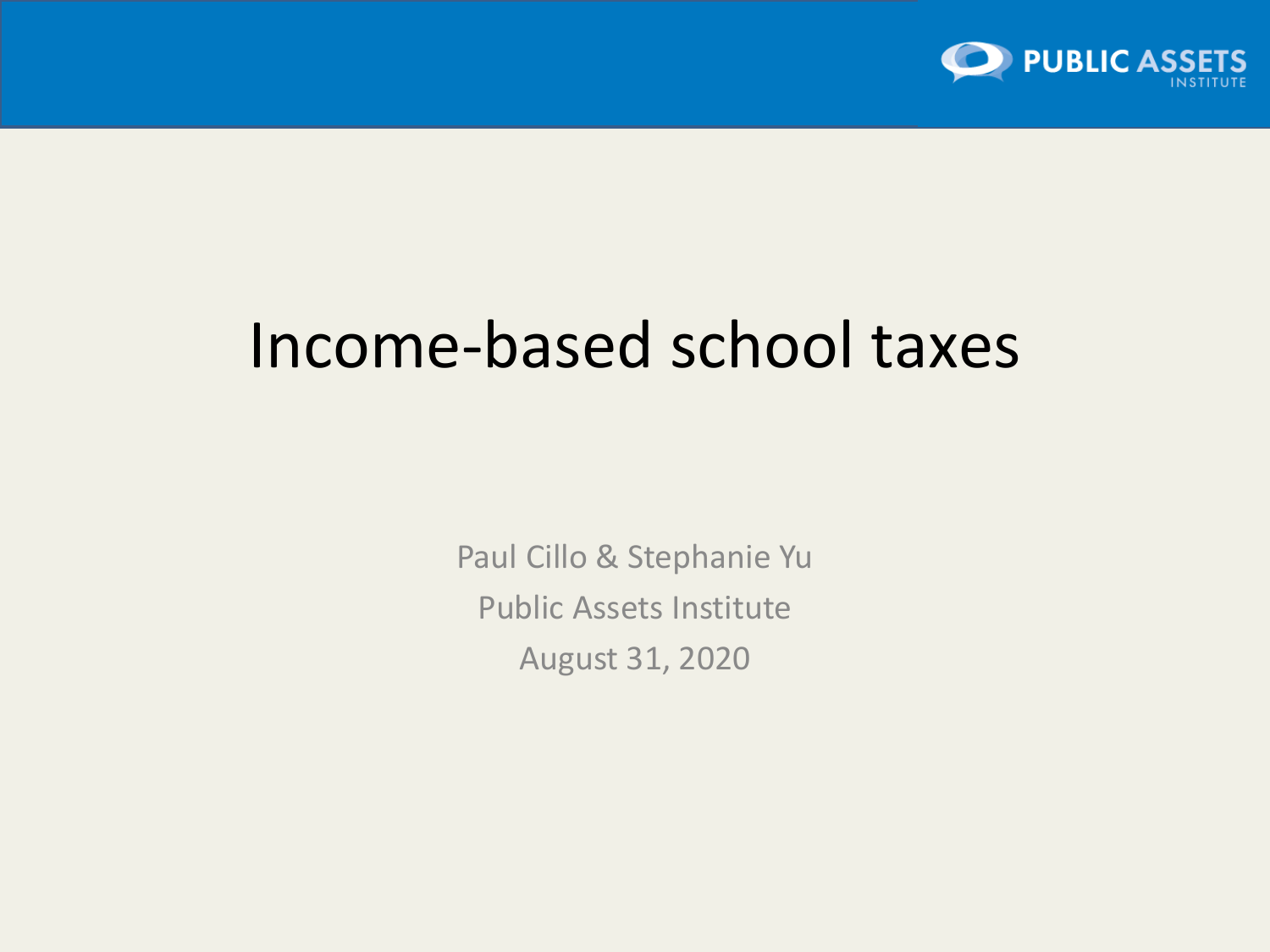

# An income-based system for all residents





© PUBLIC ASSETS

- Eliminates the school property tax on all primary residences
- Taxes all Vermont residents based on ability to pay
- Creates a simple and easy way for voters to know tax impact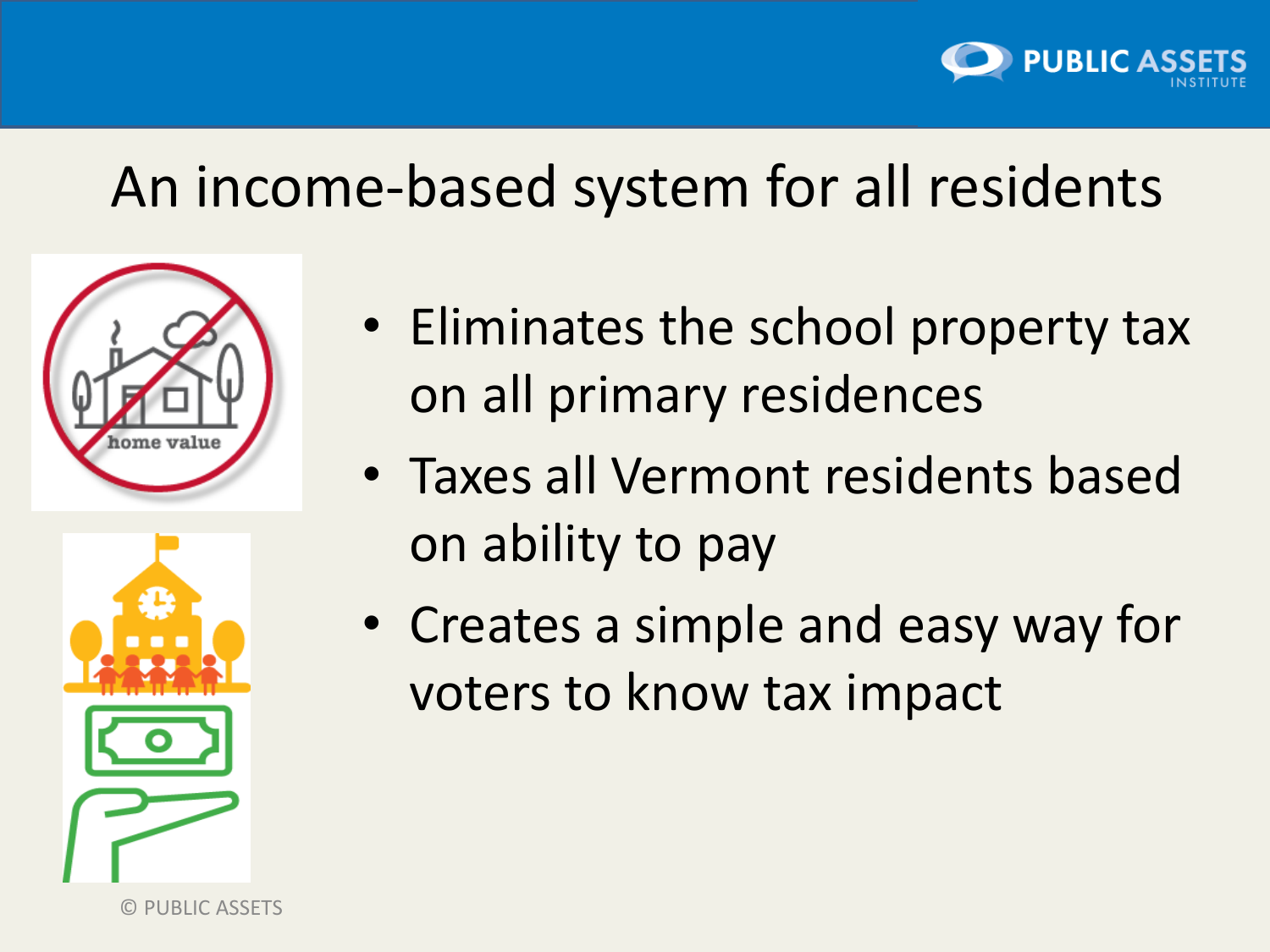

# How it would work

- All housesites are exempt from school property taxes.
- All residents pay school tax rate on AGI.
- All other property taxed at the uniform nonresidential rate.
- Individual town rates still determined by perpupil education spending in that town.
- Renters pay town income rate, but receive credit for landlord's school taxes paid through rent.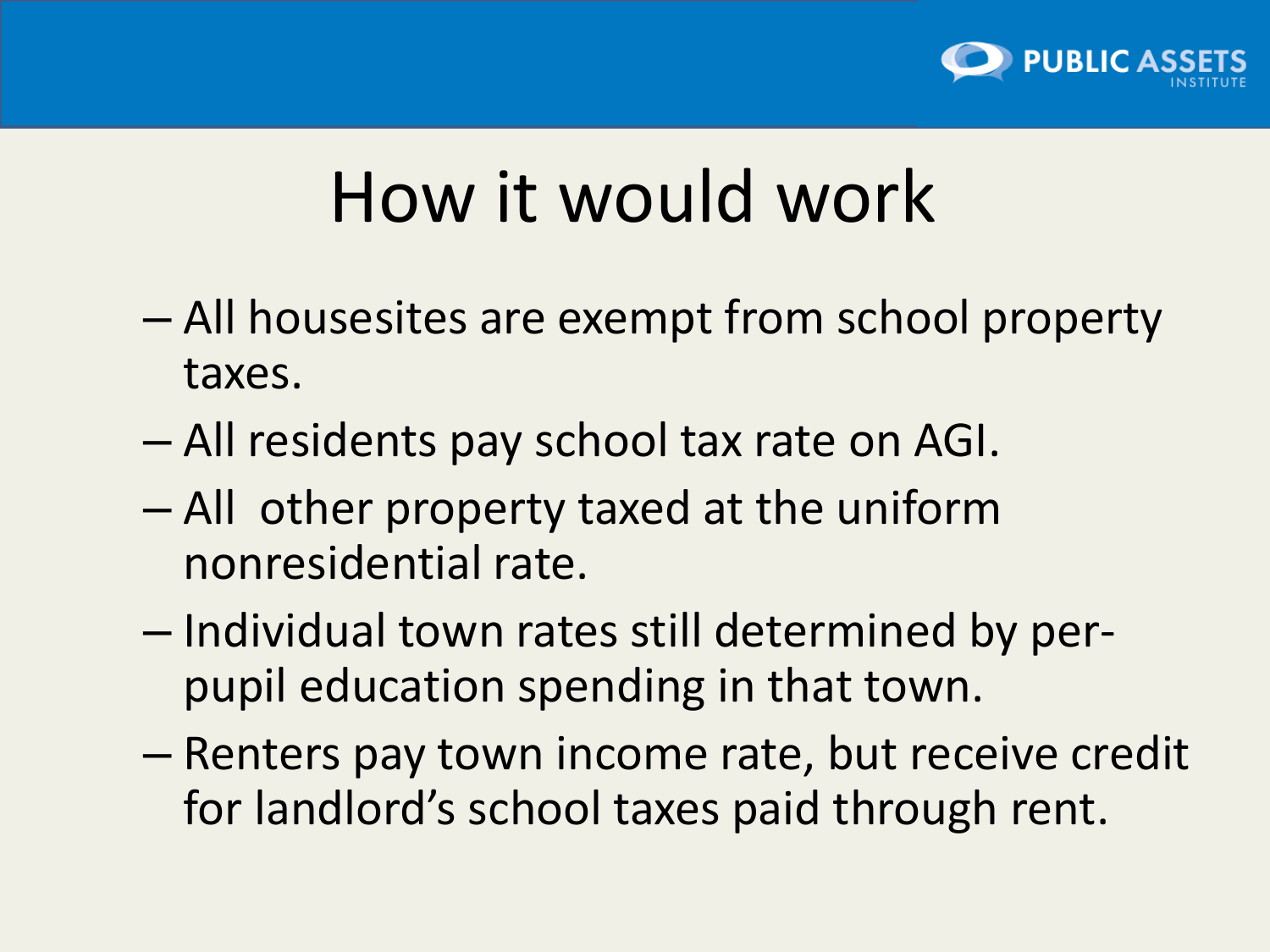

### The system is skewed toward high-income Vermonters

Those who pay based on property tend to pay a smaller share of income

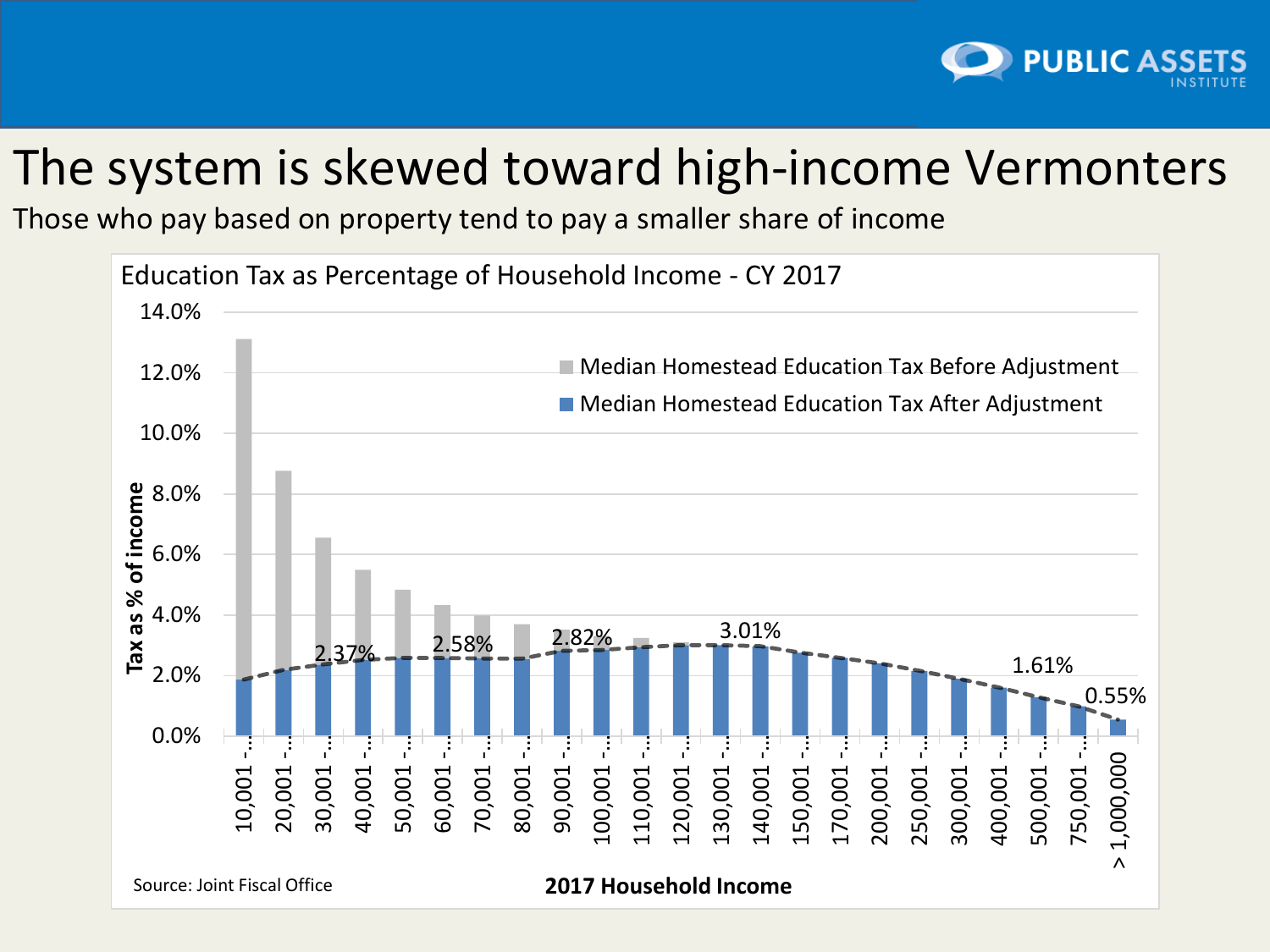

# Remaining problems: It's complicated

For a voter to determine their tax bill before they vote on the school budget, they need to know:

1.Whether all of the income in their household was above or below \$90,000 last year

- if below, how much of their housesite value is above \$400,000
- if above, how much of their housesite value is above \$225,000
- 2. Whether household income was above or below \$47,000
- 3. Their homestead listed value
- 4. Their housesite listed value
- 5. The town's Common Level of Appraisal
- 6. The equalized homestead property tax rate required for proposed budget
- 7. The income-based tax rate required for proposed budget